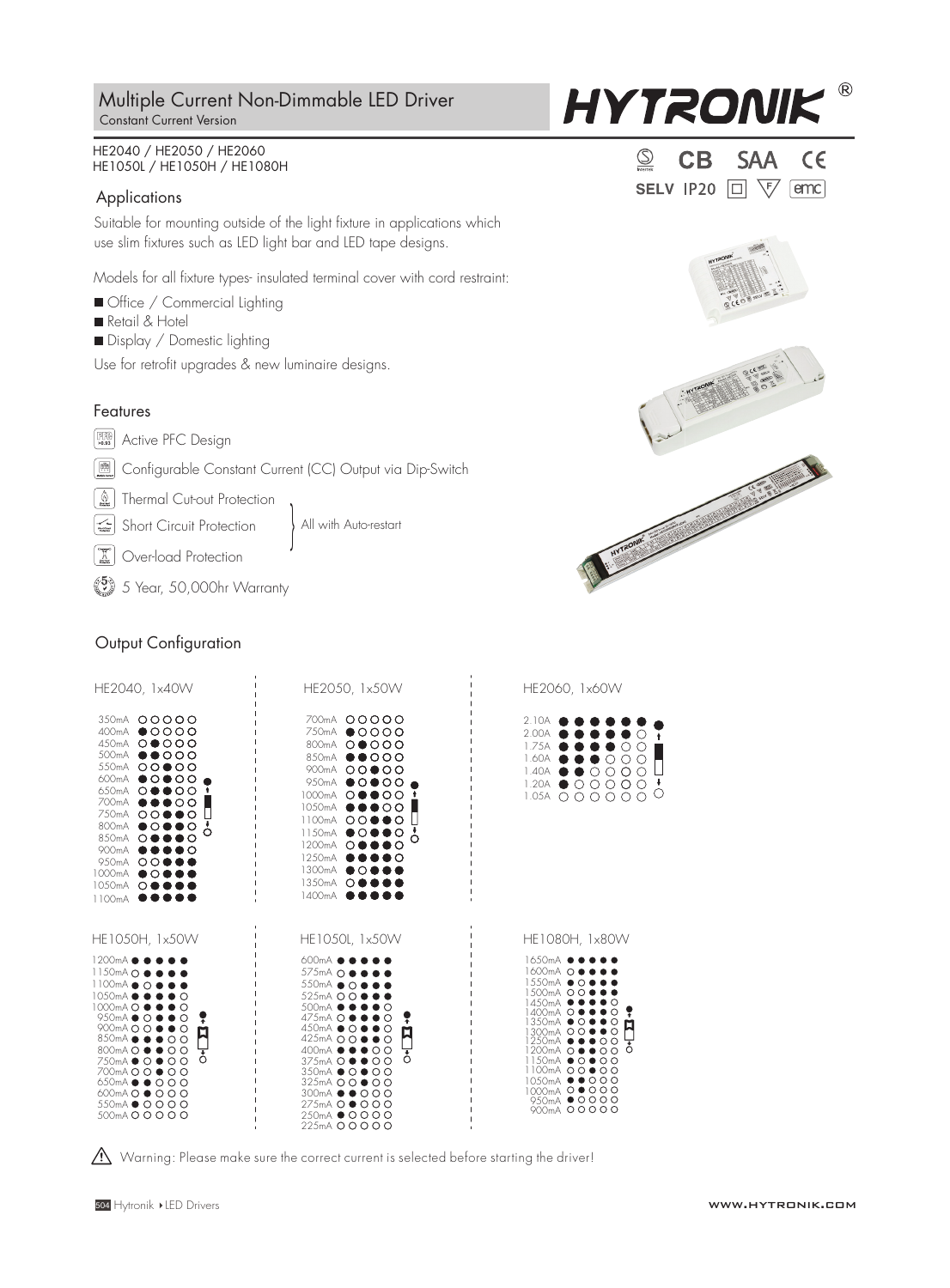# Technical Data

|                   | Model No.                     | <b>HE2040</b>                              | <b>HE2050</b>    | HE2060          | <b>HE1050L</b>   | <b>HE1050H</b> | <b>HE1080H</b> |  |  |
|-------------------|-------------------------------|--------------------------------------------|------------------|-----------------|------------------|----------------|----------------|--|--|
| Input             | Mains Voltage                 | 220~240VAC 50/60Hz                         |                  |                 |                  |                |                |  |  |
|                   | Mains Current                 | $0.23 - 0.21A$                             | $0.3 - 0.25A$    | $0.35 - 0.27A$  | $0.3 - 0.25A$    | $0.3 - 0.25A$  | $0.45 - 0.4A$  |  |  |
|                   | Power Factor                  | 0.98                                       | 0.98             | 0.96            | 0.98             | 0.98           | 0.99           |  |  |
|                   | Max. Efficiency               | 88%                                        | 89%              | 89%             | 89%              | 90%            | 90%            |  |  |
|                   | Dielectric Strength           | Input->Output: 3000VAC                     |                  |                 |                  |                |                |  |  |
|                   | Leakage Current               | < 0.25mA                                   | < 0.25mA         | < 0.25mA        | < 0.25mA         | < 0.25mA       | < 0.25mA       |  |  |
| Output            | Ripple Current                | $<3\%$                                     | $<3\%$           | <3%             | <3%              | $<3\%$         | <3%            |  |  |
|                   | Uout Max                      | 80V                                        | 80V              | 80V             | 200V             | 110V           | 120V           |  |  |
|                   | Turn-on Time                  | < 0.5s                                     | < 0.5s           | < 0.5s          | < 0.5s           | < 0.5s         | < 0.5s         |  |  |
|                   | Operation Temp.               | $-20 - +4.5$ °C                            | $-20 - +4.5$ °C  | $-20 - +4.5$ °C | $-20 - +50$ °C   | $-20 - +50$ °C | $-20 - +50$ °C |  |  |
|                   | Environment Case Temp. (Max.) | 80°C                                       | 80°C             | $80^{\circ}$ C  | 80°C             | 80°C           | 80°C           |  |  |
|                   | IP Rating                     | IP <sub>20</sub>                           | IP <sub>20</sub> | IP2O            | IP <sub>20</sub> | IP2O           | IP2O           |  |  |
|                   | <b>EMC</b> Standard           | EN55015, EN61547, EN61000-3-2, EN61000-3-3 |                  |                 |                  |                |                |  |  |
| Safety<br>and EMC | Safety Standard               | EN61347-1, EN62493, EN61347-2-13           |                  |                 |                  |                |                |  |  |
|                   | Certifications                | Semko, CB, SAA, CE, EMC                    |                  |                 |                  |                |                |  |  |

| Model No.      | Max. output power/current/voltage range |                    |                    |                    |  |  |  |
|----------------|-----------------------------------------|--------------------|--------------------|--------------------|--|--|--|
| <b>HE2040</b>  | 20W/350mA/12~58V                        | 23W/400mA/12~58V   | 26W/450mA/12~58V   | 29W/500mA/12~58V   |  |  |  |
|                | 32W/550mA/12~58V                        | 35W/600mA/12~58V   | 38W/650mA/12~58V   | 40W/700mA/12~58V   |  |  |  |
|                | 42W/750mA/12~56V                        | 45W/800mA/12~56V   | 45W/850mA/12~53V   | 45W/900mA/12~50V   |  |  |  |
|                | 45W/950mA/12~47V                        | 45W/1000mA/12~45V  | 45W/1050mA/12~43V  | 45W/1100mA/12~41V  |  |  |  |
|                | 40W/700mA/12~58V                        | 43W/750mA/12~58V   | 46W/800mA/12~58V   | 49W/850mA/12~58V   |  |  |  |
|                | 50W/900mA/12~56V                        | 50W/950mA/12~53V   | 50W/1000mA/12~50V  | 50W/1050mA/12~48V  |  |  |  |
| <b>HE2050</b>  | 50W/1100mA/12~45V                       | 50W/1150mA/12~43V  | 50W/1200mA/12~42V  | 50W/1250mA/12~40V  |  |  |  |
|                | 50W/1300mA/12~38V                       | 50W/1350mA/12~37V  | 50W/1400mA/12~36V  |                    |  |  |  |
| HE2060         | 55W/1.05A/16~53V                        | 60W/1.2A/16~50V    | 60W/ 1.4A / 16~43V | 60W/ 1.6A / 16~38V |  |  |  |
|                | 60W/1.75A/16~35V                        | 60W/2.0A/16~30V    | 60W/2.1A/16~28V    |                    |  |  |  |
|                | 34W/225mA/36~150V                       | 38W/250mA/36~150V  | 41W/275mA/36~150V  | 45W/300mA/36~150V  |  |  |  |
|                | 49W/325mA/36~150V                       | 50W/350mA/36~140V  | 50W/375mA/36~130V  | 50W/400mA/36~125V  |  |  |  |
| <b>HE1050L</b> | 50W/425mA/36~115V                       | 50W/450mA/36~110V  | 50W/475mA/36~105V  | 50W/500mA/36~100V  |  |  |  |
|                | 50W/525mA/36~95V                        | 50W/ 550mA /36~90V | 50W/575mA/36~86V   | 50W/600mA/36~83V   |  |  |  |
| <b>HE1050H</b> | 40W/500mA/12~80V                        | 44W/550mA/12~80V   | 49W/600mA/12~80V   | 49W/650mA/12~75V   |  |  |  |
|                | 49W/700mA/12~70V                        | 50W/750mA/12~66V   | 50W/800mA/12~62V   | 50W/850mA/12~59V   |  |  |  |
|                | 49W/900mA/12~55V                        | 49W/950mA/12~53V   | 50W/1000mA/12~50V  | 50W/1050mA/12~47V  |  |  |  |
|                | 50W/1100mA/12~45V                       | 50W/1150mA/12~43V  | 50W/1200mA/12~42V  |                    |  |  |  |
|                | 67W/900mA/16~75V                        | 71W/950mA/16~75V   | 75W/1000mA/16~75V  | 78W/1050mA/16~74V  |  |  |  |
|                | 79W/1100mA/16~72V                       | 80W/1150mA/16~70V  | 80W/1200mA/16~66V  | 80W/1250mA/16~64V  |  |  |  |
| <b>HE1080H</b> | 80W/1300mA/16~61V                       | 80W/1350mA/16~59V  | 80W/1400mA/16~57V  | 80W/1450mA/16~55V  |  |  |  |
|                | 80W/1500mA/16~53V                       | 80W/1550mA/16~51V  | 80W/1600mA/16~50V  | 80W/1650mA/16~48V  |  |  |  |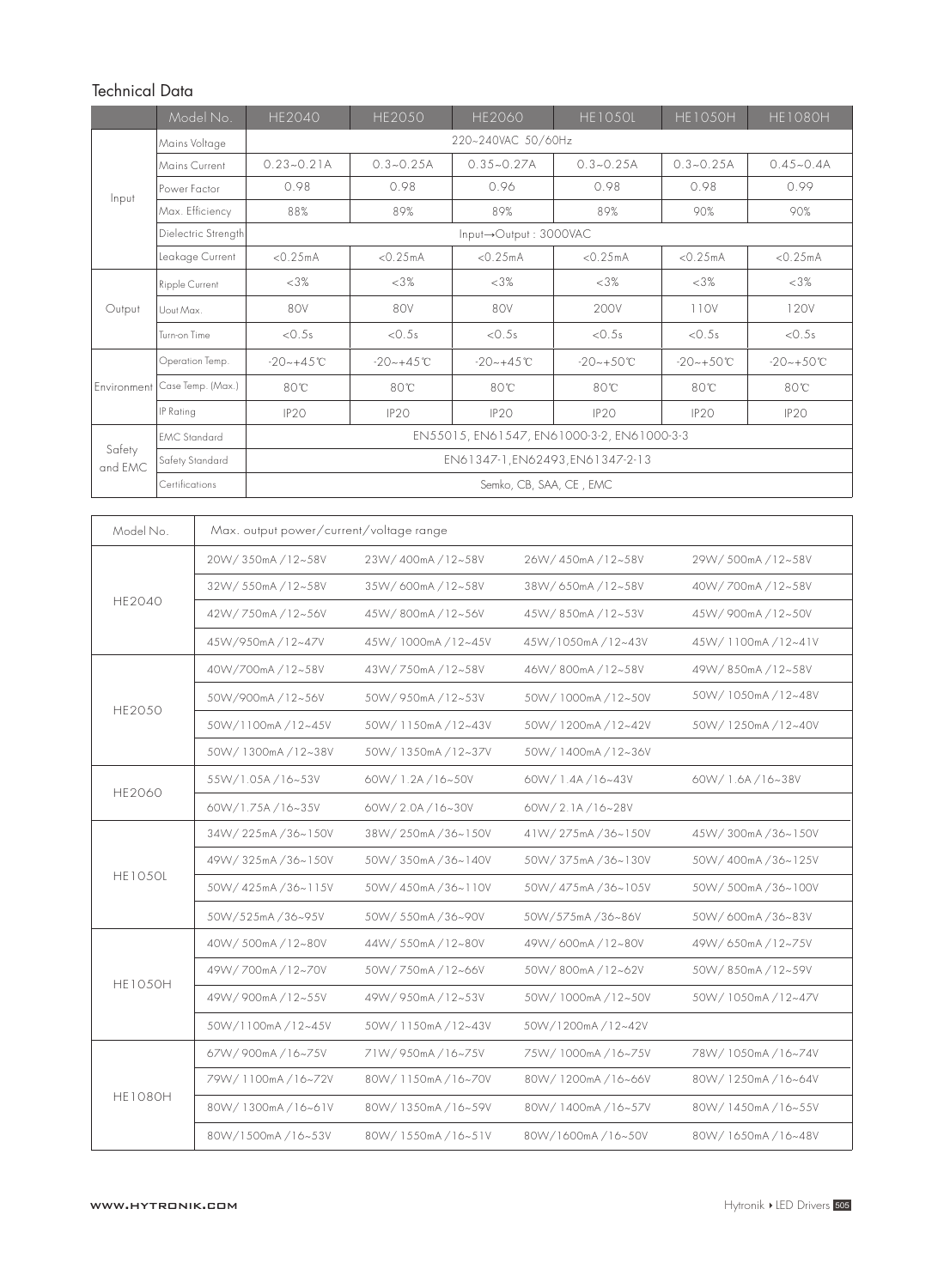#### Dimensions and Terminals





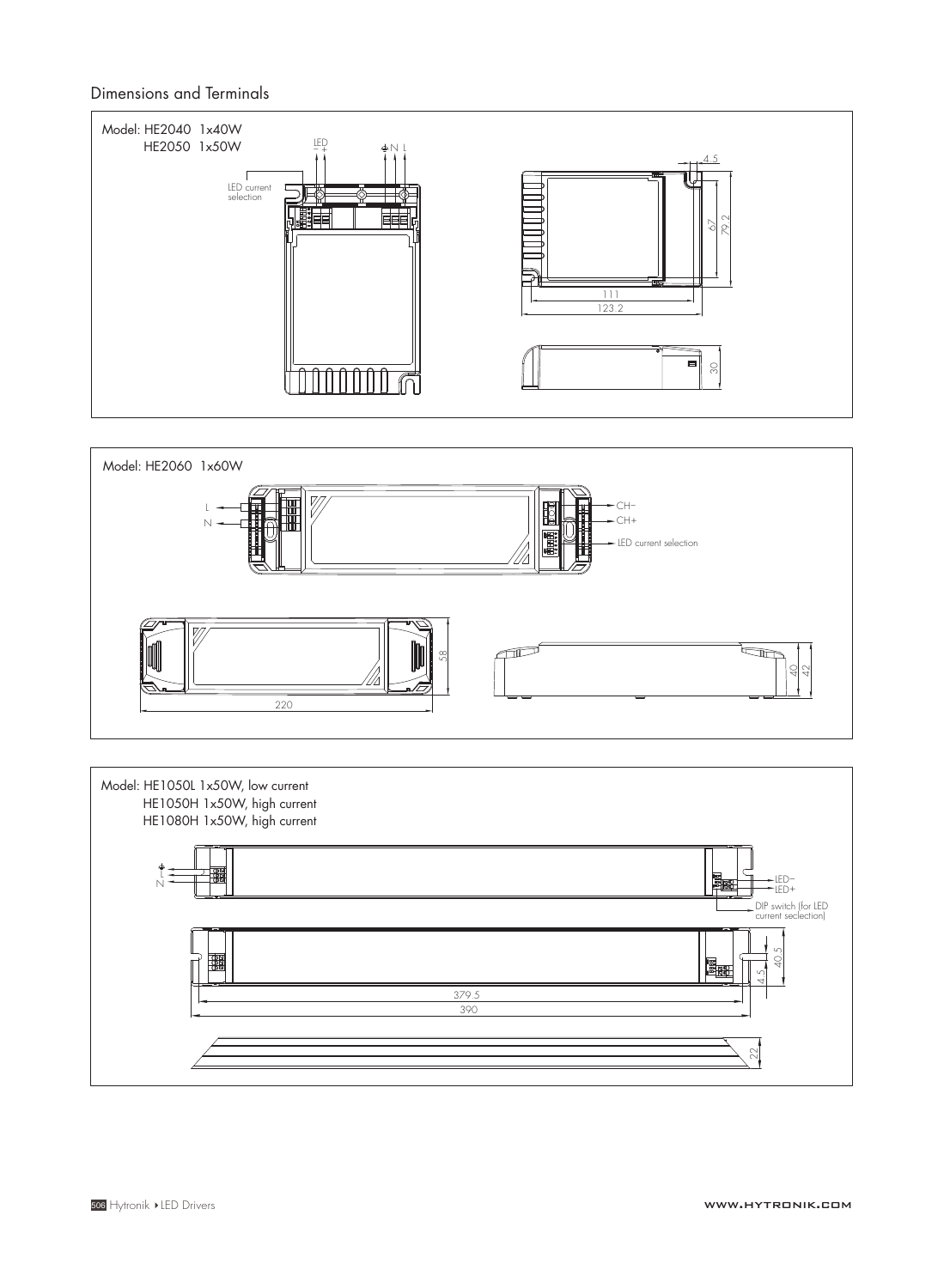### Wire Preparation





To make or release the wire from the terminal, use a screwdriver to push down the button.

## Loading and In-rush Current

| <b>Model</b>            | <b>HF2040</b>    | HF2050       | HF2060           | <b>HF1050L</b>           | <b>HF1050H</b>      | HE1080H       |
|-------------------------|------------------|--------------|------------------|--------------------------|---------------------|---------------|
| In-rush Current (Imax.) | 5.35A            | 5.1A         | 4.8A             | 25.8A                    | 25.8A               | 25.8A         |
| Pulse Time              | 60 <sub>vs</sub> | $60$ $\mu s$ | 30 <sub>ps</sub> | $380 \,\mathrm{\upmu s}$ | $350 \,\mathrm{ps}$ | $380$ $\mu s$ |

### Number of Drivers Based upon 16A Circuit Breaker

| <b>Cct Breaker Type</b> | <b>HE2040</b> | <b>HE2050</b> | <b>HE2060</b> | <b>HE1050L</b> | <b>HE1050H</b> | <b>HF1080H</b> |
|-------------------------|---------------|---------------|---------------|----------------|----------------|----------------|
| Type B                  | 30            | 30            | $\cap$<br>ت   | 2C             | $\cap$<br>ZV   |                |
| Type C                  | 50            | 50            | -45           | 40             | 40             | 3C             |

### Wiring Diagrams

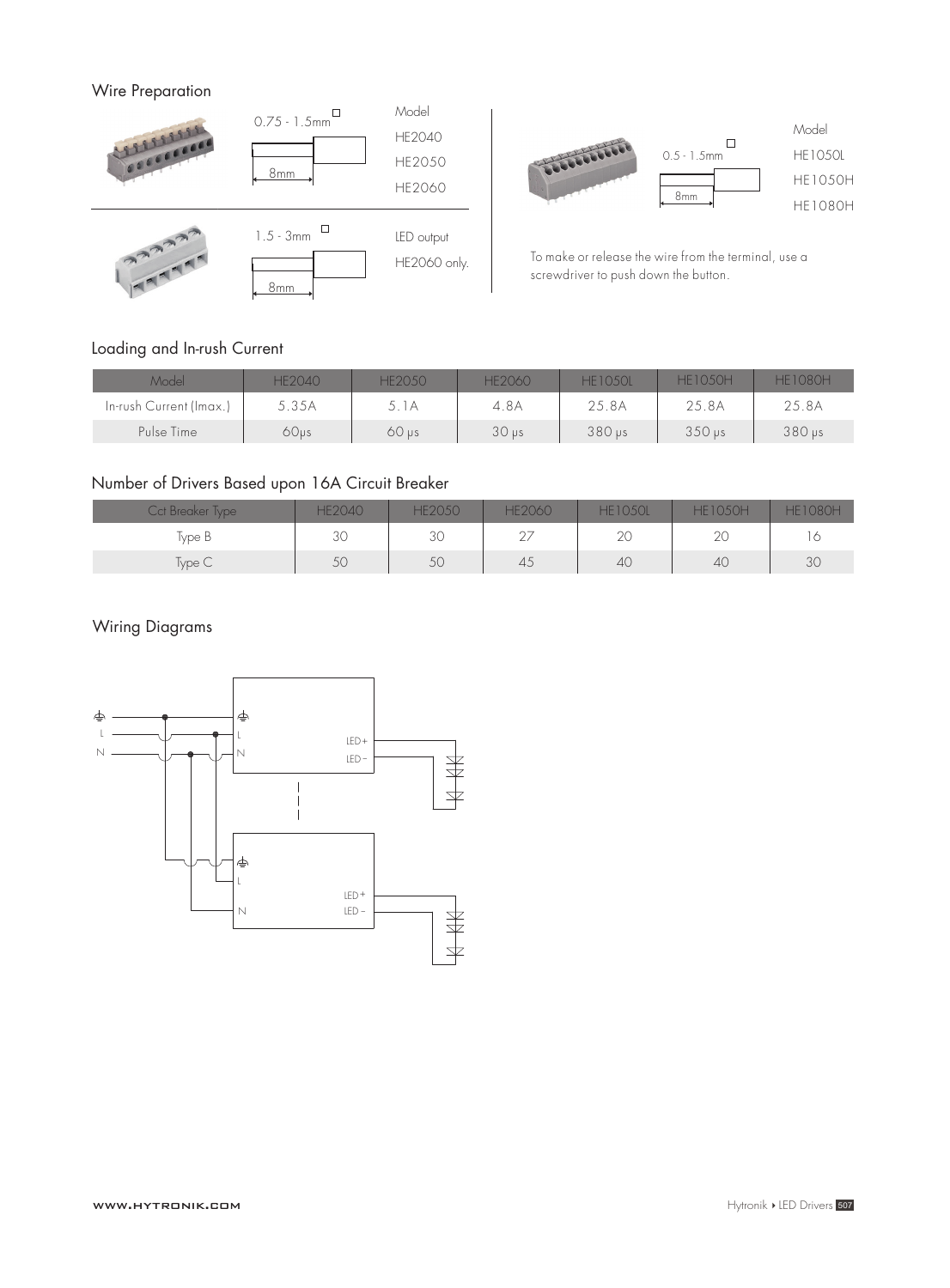#### Performance Characteristics

HE2040



HE2050



HE2060